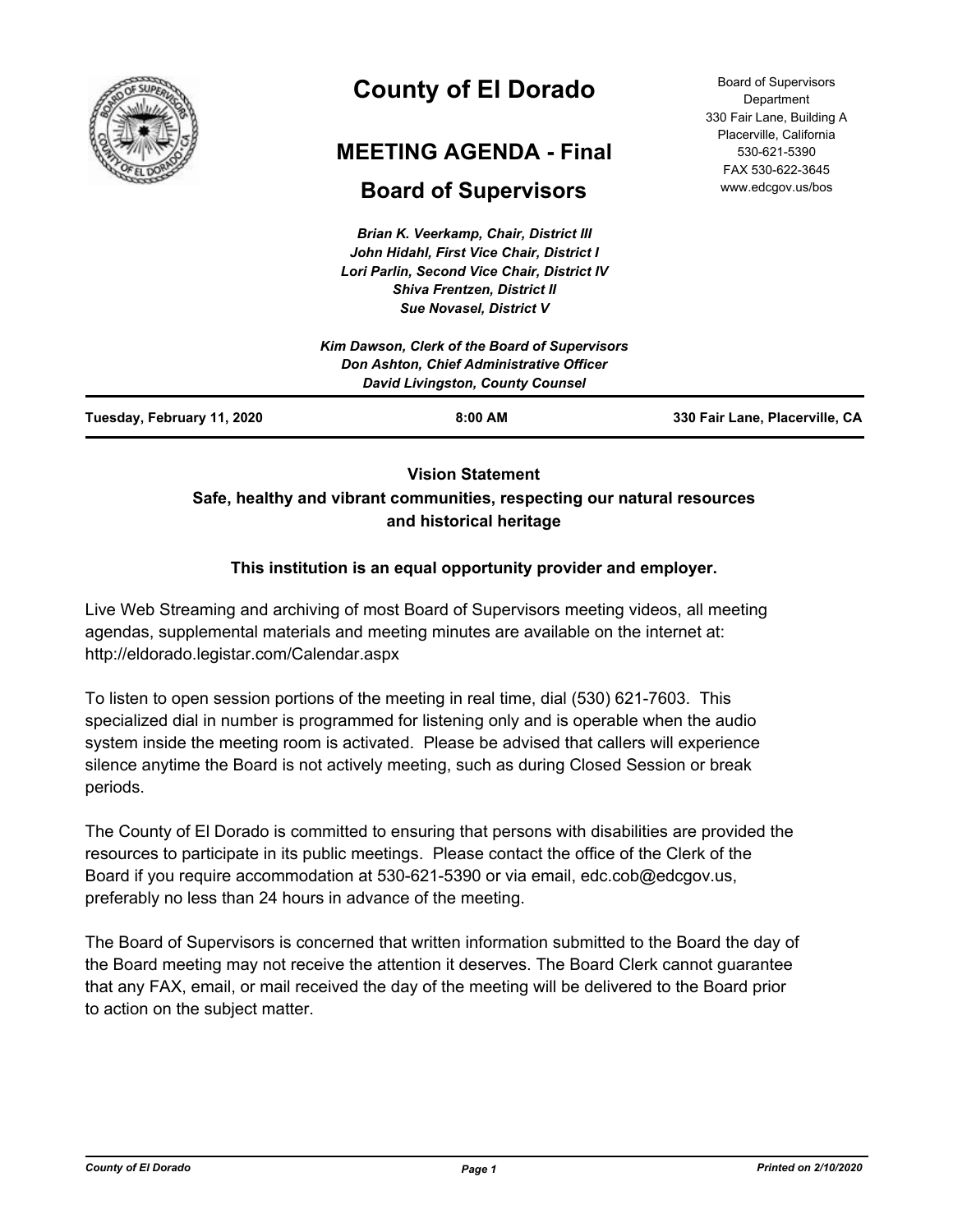The Board meets simultaneously as the Board of Supervisors and the Board of Directors of the Air Quality Management District, In-Home Supportive Services, Public Housing Authority, Redevelopment Agency and other Special Districts.

For Purposes of the Brown Act § 54954.2 (a), the numbered items on this Agenda give a brief description of each item of business to be transacted or discussed. Recommendations of the staff, as shown, do not prevent the Board from taking other action.

Materials related to an item on this Agenda submitted to the Board of Supervisors after distribution of the agenda packet are available for inspection during normal business hours in the public viewing packet located in Building A, 330 Fair Lane, Placerville or in the Board Clerk's Office located at the same address. Such documents are also available on the Board of Supervisors' Meeting Agenda webpage subject to staff's ability to post the documents before the meeting.

## **PROTOCOLS FOR PUBLIC COMMENT**

Public comment will be received at designated periods as called by the Board Chair.

Public comment on items scheduled for Closed Session will be received before the Board recesses to Closed Session.

Except with the consent of the Board, individuals shall be allowed to speak to an item only once.

On December 5, 2017, the Board adopted the following protocol relative to public comment periods. The Board adopted minor revisions to the protocol on February 26, 2019, incorporated herein:

Time for public input will be provided at every Board of Supervisors meeting. Individuals will have three minutes to address the Board. Individuals authorized by organizations will have three minutes to present organizational positions and perspectives and may request additional time, up to five minutes. At the discretion of the Board, time to speak by any individual may be extended.

Public comment on certain agenda items designated and approved by the Board may be treated differently with specific time limits per speaker or a limit on the total amount of time designated for public comment. It is the intent of the Board that quasi-judicial matters have additional flexibility depending upon the nature of the issue. It is the practice of the Board to allocate 20 minutes for public comment during Open Forum and for each agenda item to be discussed. (Note: Unless designated on the agenda, there is no Open Forum period during Special Meetings.)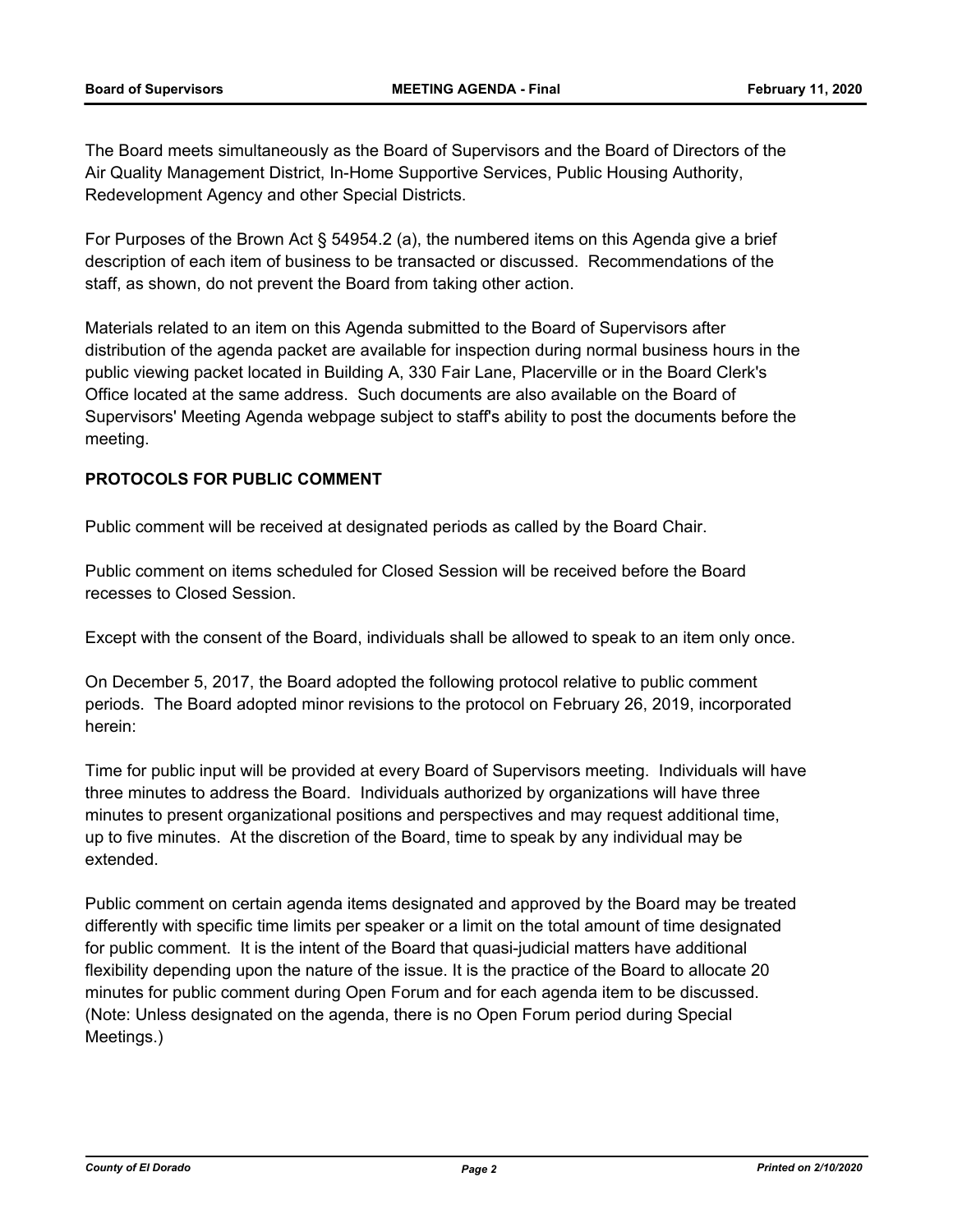Individual Board members may ask clarifying questions but will not engage in substantive dialogue with persons providing input to the Board.

If a person providing input to the Board creates a disruption by refusing to follow Board guidelines, the Chair of the Board may take the following actions:

Step 1. Request the person adhere to Board guidelines. If the person refuses, the Chair may turn off the speaker's microphone.

Step 2. If the disruption continues, the Chair may order a recess of the Board meeting.

Step 3. If the disruption continues, the Chair may order the removal of the person from the Board meeting.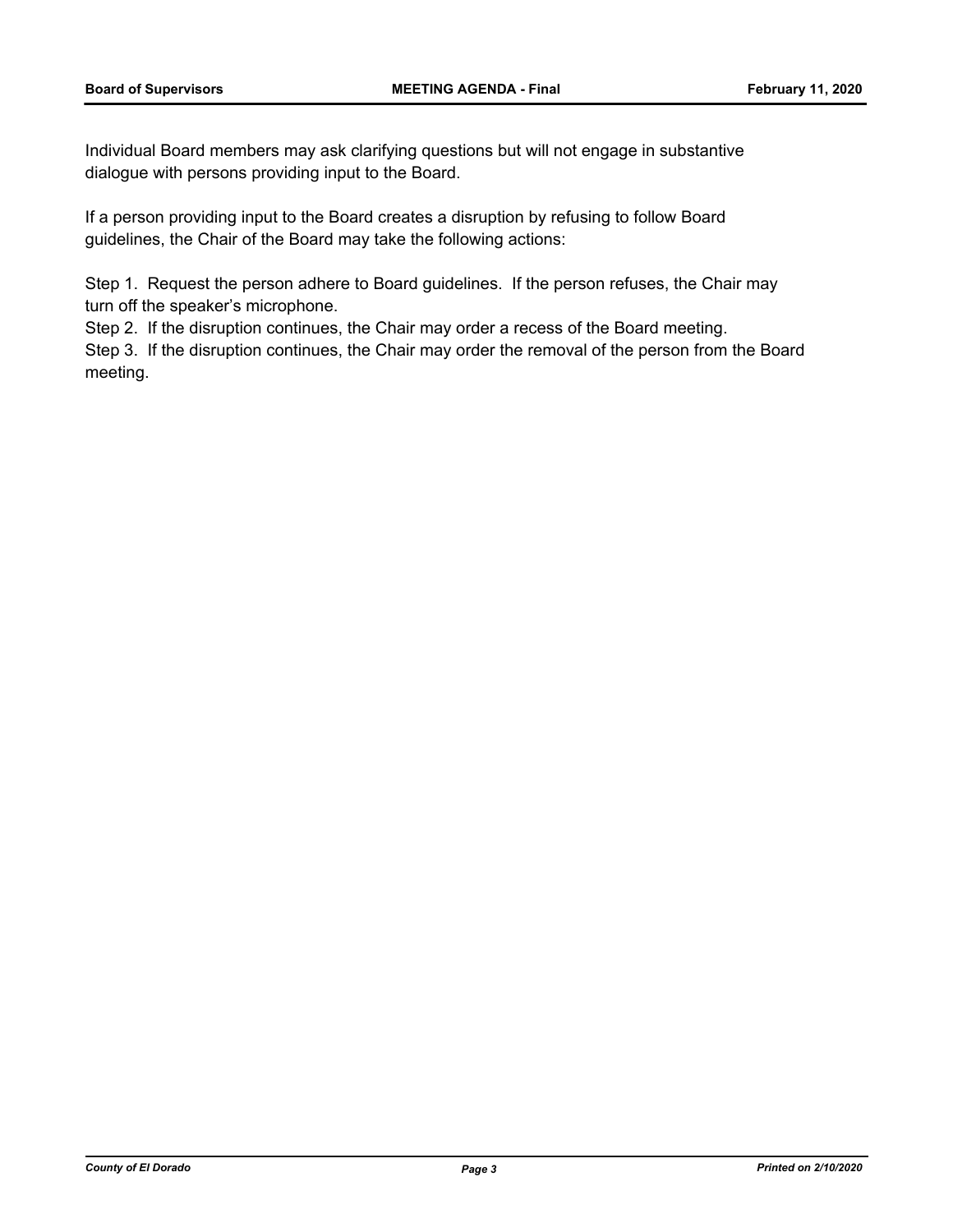### **8:00 A.M. - CALL TO ORDER AND RECESS TO CLOSED SESSION**

#### **9:00 A.M. - RECONVENE TO OPEN SESSION AND CLOSED SESSION REPORTS**

#### **INVOCATION AND PLEDGE OF ALLEGIANCE TO THE FLAG**

#### **ADOPTION OF THE AGENDA AND APPROVAL OF CONSENT CALENDAR**

The Board may make any necessary additions, deletions or corrections to the agenda including moving items to or from the Consent Calendar and adopt the agenda and the Consent Calendar with one single vote. A Board member may request an item be removed from the Consent Calendar for discussion and separate Board action. At the appropriate time as called by the Board Chair, members of the public may make a comment on matters on the Consent Calendar prior to Board action.

#### **OPEN FORUM**

Open Forum is an opportunity for members of the public to address the Board of Supervisors on subject matter that is not on their meeting agenda and within their jurisdiction. Public comments during Open Forum are limited to three minutes per person. Individuals authorized by organizations will have three minutes to present organizational positions and perspectives and may request additional time, up to five minutes. The total amount of time reserved for Open Forum is 20 Minutes.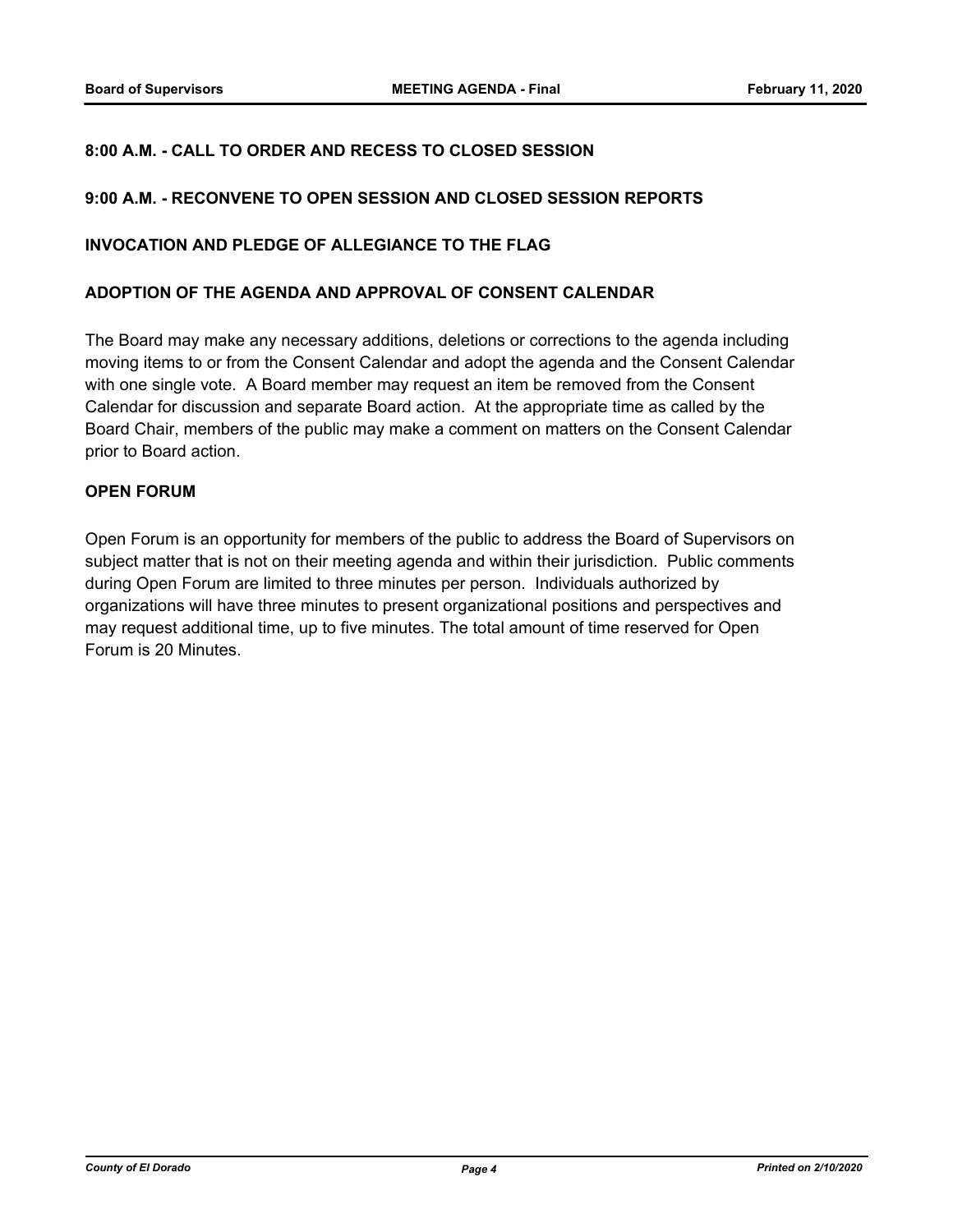#### **CONSENT CALENDAR**

Clerk of the Board recommending the Board approve the Minutes from the regular meeting of the Board of Supervisors on February 4, 2020. **1.** [20-0212](http://eldorado.legistar.com/gateway.aspx?m=l&id=/matter.aspx?key=27417)

#### **GENERAL GOVERNMENT - CONSENT ITEMS**

Chief Administrative Office recommending the Board approve and sign three agreements with the El Dorado County Fair Association for three Capital Improvement Projects on the El Dorado County Fairgrounds property: **2.** [20-0043](http://eldorado.legistar.com/gateway.aspx?m=l&id=/matter.aspx?key=27248)

> 1) Removal of a hazardous building with agreement 4522 for a total amount of \$26,487 to be completed by July 1, 2020; 2) Creation of a RV park and gated encroachment on Ray Lawyer Drive with agreement 4544 for a total amount of \$165,857 to be completed by December 31, 2020; and

3) Replacement of light poles on the racetrack with agreement 4545 for a total amount of \$34,253 to be completed by December 31, 2020. The Board approved funding for the projects on November 19, 2019 (Legistar item 19-1601).

FUNDING: Transient Occupancy Tax funds.

- Clerk of the Board, based upon the recommendation of the Tahoe Resource Conservation District, recommending the Board make the following reappointment to the Tahoe Resource Conservation District: Reappoint Martin Goldberg, Director, Term Expiration 11/10/2023. **3.** [20-0124](http://eldorado.legistar.com/gateway.aspx?m=l&id=/matter.aspx?key=27329)
- Clerk of the Board, based upon the recommendation of the El Dorado County Child Abuse Prevention Council, recommending the Board 1) Make the following appointments to the El Dorado County Child Abuse Prevention Council: a) Appoint Shirleen Hernandez, Community Representative, Term **4.** [20-0141](http://eldorado.legistar.com/gateway.aspx?m=l&id=/matter.aspx?key=27346)

Expiration 6/30/2021 b) Appoint Miracle Luebbers, Parent Representative, Term Expiration

06/30/2021; and 2) Approve the revised Bylaws for the El Dorado County Child Abuse

Prevention Council, on the recommendation of the Council.

FUNDING: N/A

Clerk of the Board recommending the Board adopt revisions to Board Policy F-8 County Display Cases & Exhibits. **5.** [20-0091](http://eldorado.legistar.com/gateway.aspx?m=l&id=/matter.aspx?key=27296)

FUNDING: N/A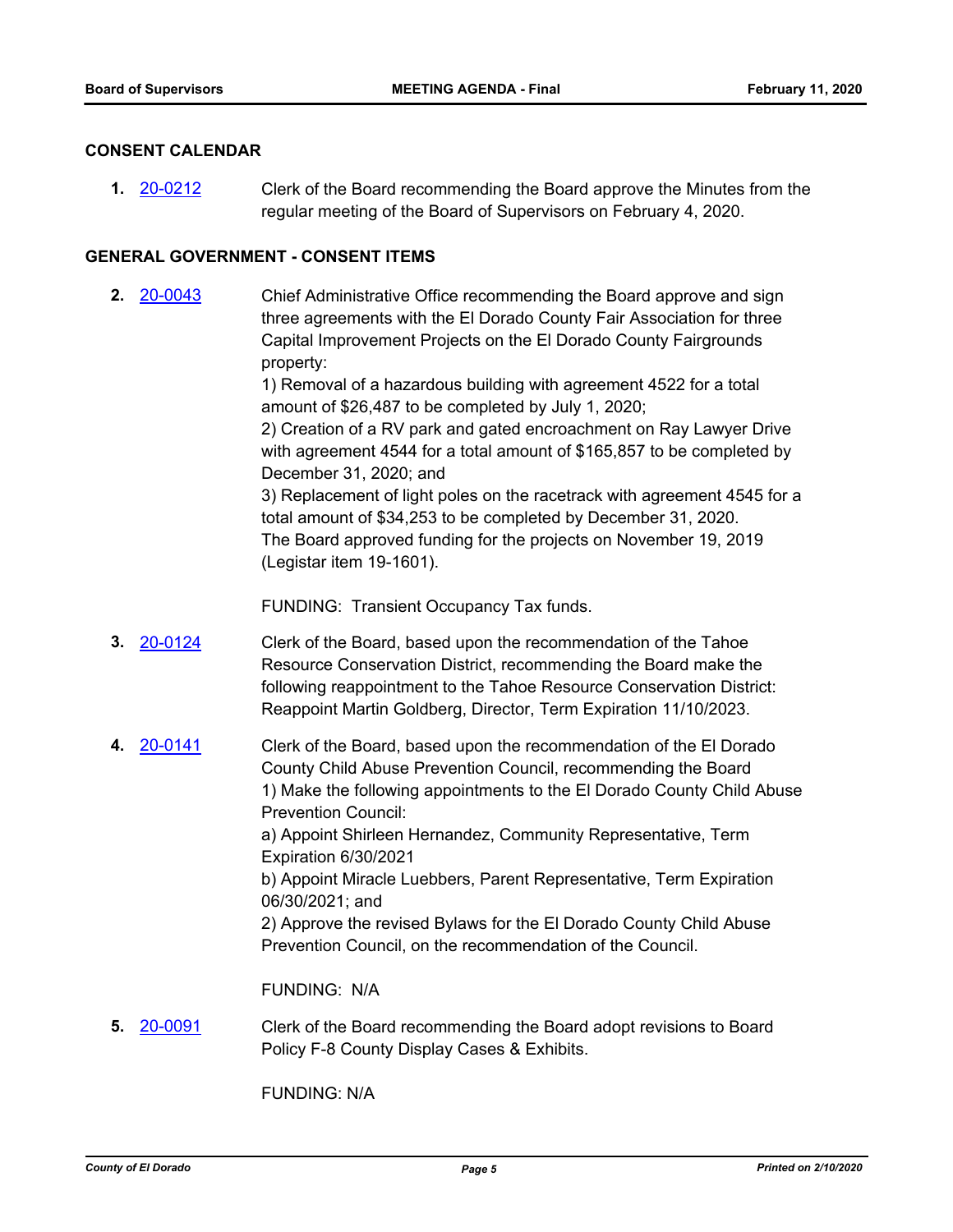Human Resources Department recommending the Board approve and adopt Board of Supervisors Policy E-10 - Lactation Accommodation and Break Policy. **6.** [20-0157](http://eldorado.legistar.com/gateway.aspx?m=l&id=/matter.aspx?key=27362)

FUNDING: N/A

- Human Resources Department recommending the Board 1) Accept the approval from the California Department of Human Resources (CalHR) to convert from an Interagency Merit System county to an Approved Local Merit System county effective March 1, 2020, allowing the County to administer and manage all County personnel functions currently administered and managed by the California Department of Human Resources via a contract with CPS HR Consulting; and 2) Authorize the Chief Administrative Officer to sign the Assurances and Certification section of the ALMS Approval Letter (Attachment A). **7.** [20-0158](http://eldorado.legistar.com/gateway.aspx?m=l&id=/matter.aspx?key=27363)
- Supervisor Veerkamp recommending the Board consider a request to find it to be a community benefit to waive the Temporary Use Permit fees for the September 2020 Cops & Rodders event being coordinated by the CHP Foundation, a 501c3 non-profit corporation. **8.** [20-0076](http://eldorado.legistar.com/gateway.aspx?m=l&id=/matter.aspx?key=27281)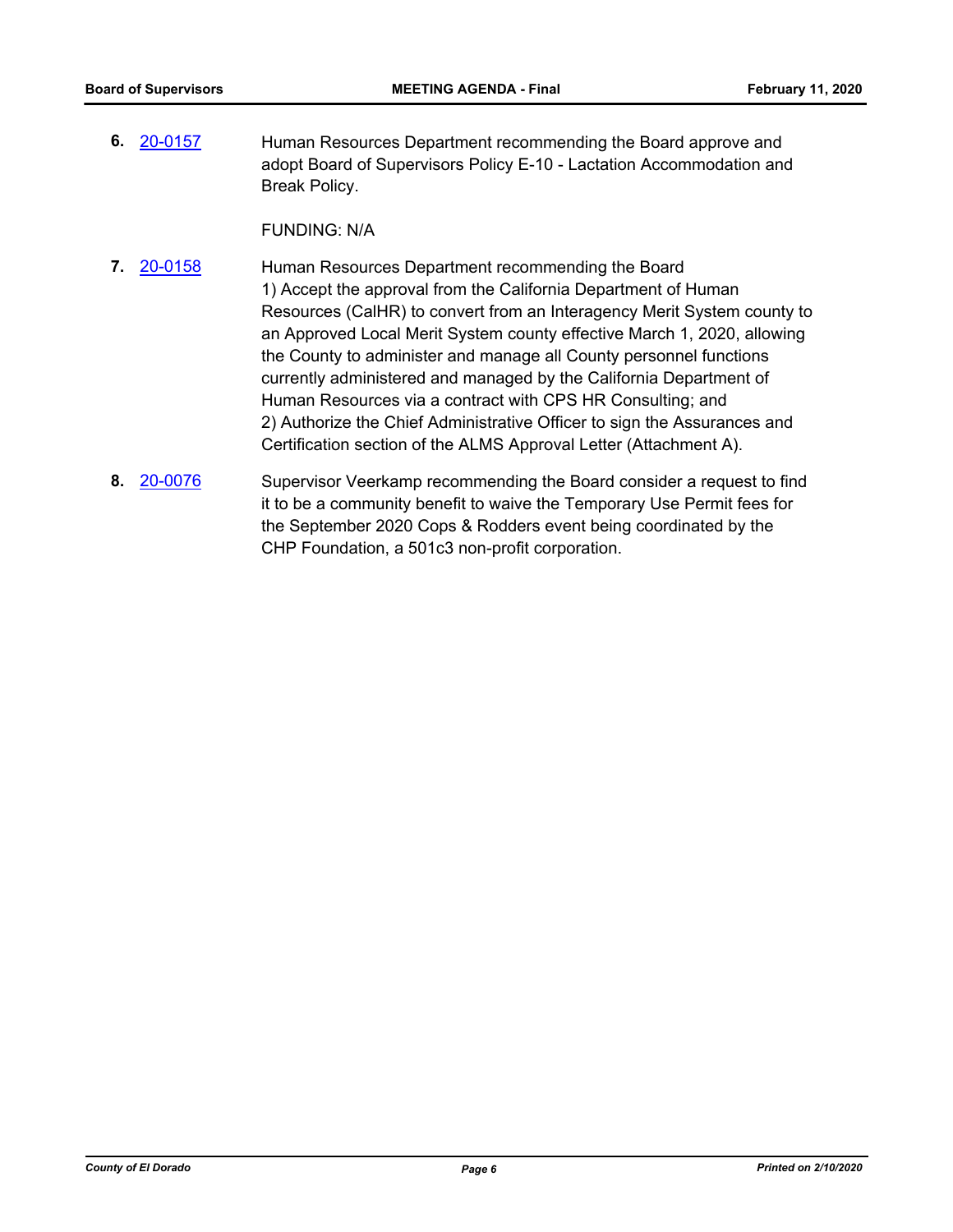#### **HEALTH AND HUMAN SERVICES - CONSENT ITEMS**

Health and Human Services Agency recommending the Board: 1) Approve and authorize the Chair to sign revenue-generating Memorandum of Understanding (MOU) 4364 with County of Alpine Health and Human Services Agency, for the provision of limited programmatic and administrative support services for the existing Child Welfare Services (CWS) Content Management System (CMS) legacy database and CWS California Automated Response and Engagement System program implementation, state interactions, and technical support functions, for the term of 3 years from execution, with an estimated annual amount of \$25,000, based on actual hours and current staff rates; and 2) Authorize the Health and Human Services Agency Director, or designee, to execute further documents relating to MOU 4364, including amendments which do not increase the maximum dollar amount or term of the Agreement, and contingent upon approval by County Counsel and Risk Management. **9.** [19-1473](http://eldorado.legistar.com/gateway.aspx?m=l&id=/matter.aspx?key=26794)

FUNDING: Fee for service revenue from the County of Alpine.

Health and Human Services Agency recommending the Board: 1) Adopt and authorize the Chair to sign Resolution 023-2020, which authorizes the County to participate in the Homeless Housing, Assistance, and Prevention (HHAP) Program, administered by the California Business, Consumer Services, and Housing Agency's Homeless Coordinating and Financing Council; **10.** [20-0161](http://eldorado.legistar.com/gateway.aspx?m=l&id=/matter.aspx?key=27366)

> 2) Designate the Health and Human Services Agency to serve as the Administrative Entity for the El Dorado County Continuum of Care for the HHAP Program administered by the California Homeless Coordinating and Financing Council and delegate authority to the Director of Health and Human Services Agency to accept funding and execute any grant agreement, if awarded, in the estimated amount of \$722,117; 3) Delegate authority to the Director of Health and Human Services Agency to accept funding and execute any grant agreement, if awarded, in the estimated amount of \$668,990 with an anticipated term extending through December 31, 2023, including any extension(s) or amendment(s) thereto, contingent upon County Counsel and Risk Management Approval; and 4) Authorize the Director to submit a letter of support on behalf of the El Dorado County Continuum of Care, agreeing to regional coordination and partnership with the Continuum of Care, on all funding and program elements related to the HHAP grant program.

FUNDING: State funding authorized pursuant to California Assembly Bill 101, signed into law by Governor Newsom on July 31, 2019.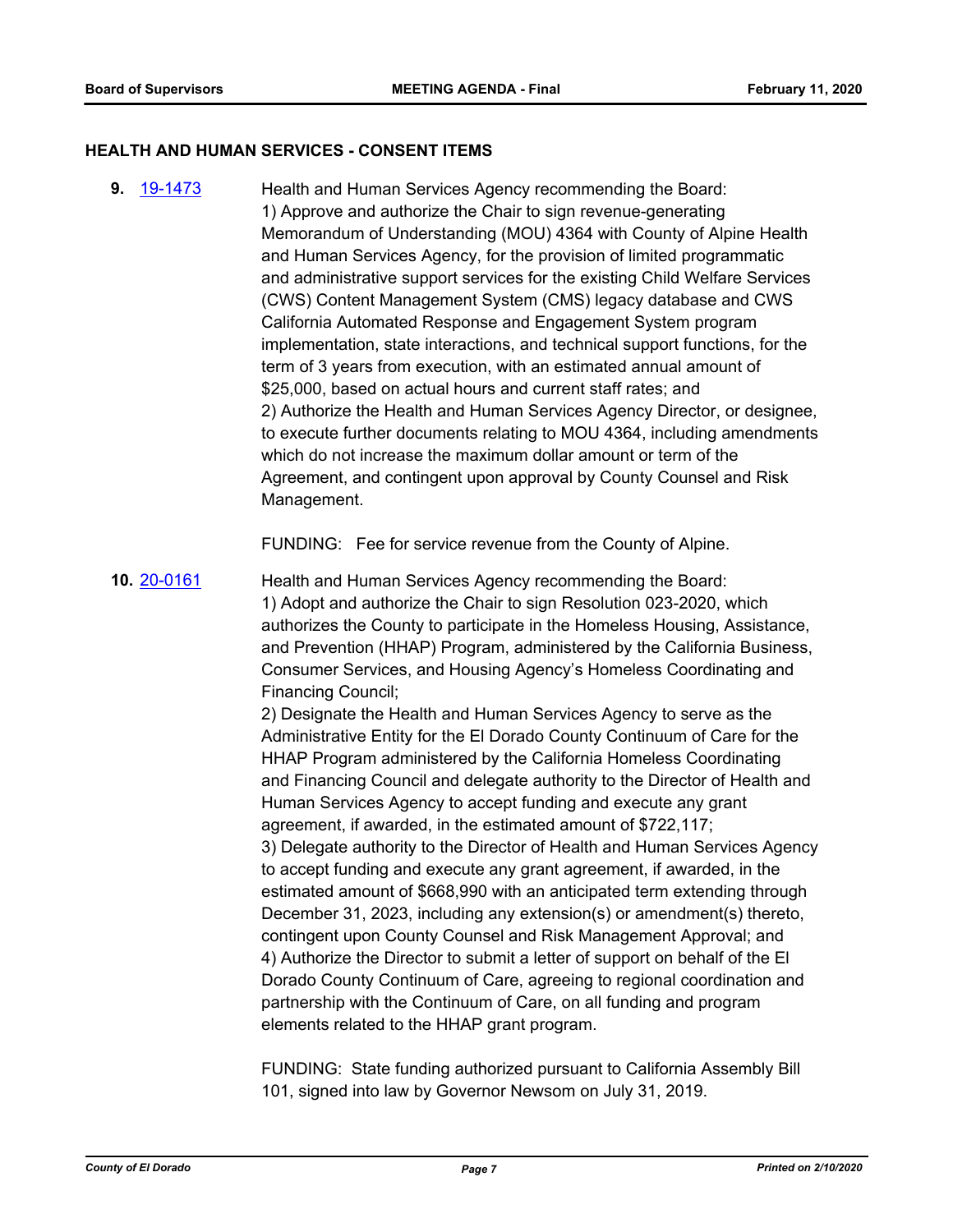Health and Human Services Agency recommending the Board, acting as the Governing Body of the El Dorado County In-Home Supportive Services Public Authority, approve and authorize the Chair to sign Memorandum of Understanding (MOU) UDWA/IHSS-2020 between the El Dorado County In-Home Supportive Services Public Authority and United Domestic Workers of America, AFSCME, Local 3930, AFL-CIO for the term of June 30, 2017 through December 31, 2024. **11.** [20-0113](http://eldorado.legistar.com/gateway.aspx?m=l&id=/matter.aspx?key=27318)

FUNDING: State Funding and General Fund.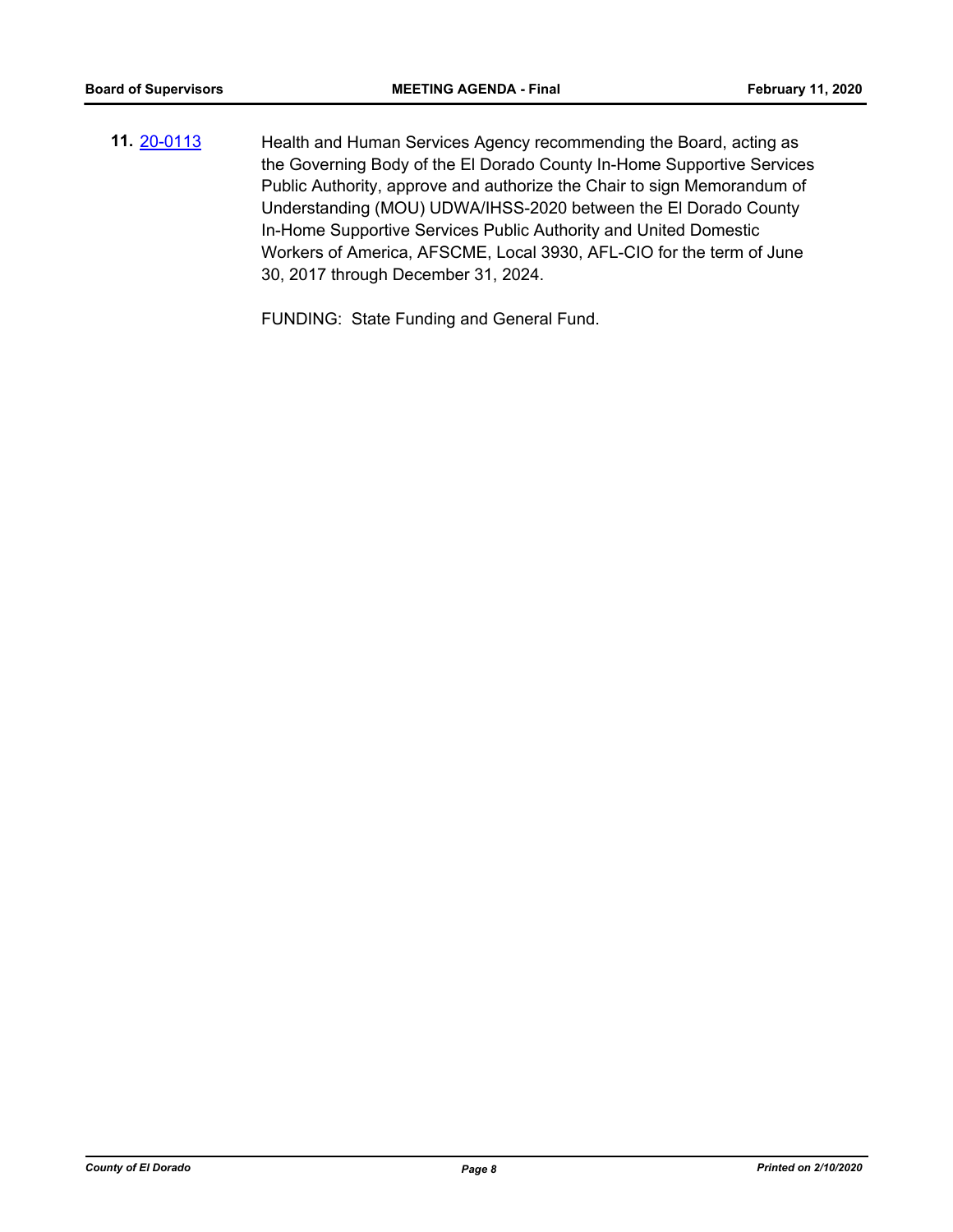#### **LAND USE AND DEVELOPMENT - CONSENT ITEMS**

Department of Transportation recommending the Board take the following actions pertaining to the Headington Wash Rack Facility Project, CIP 81134/36005001, Contract 4299: 1) Award the Construction Contract to D.G. Granade, Inc. who was the lowest responsive, responsible bidder; 2) Approve and authorize the Chair to sign the Construction Contract, subject to review and approval by County Counsel and Risk Management; and 3) Authorize the Director of Transportation to sign an Escrow Agreement, if requested by the Contractor and in accordance with Public Contract Code Section 22300, for the purpose of holding Contract retention funds. FUNDING: Road Fund/Discretionary (100%). (Local Funds) **12.** [20-0096](http://eldorado.legistar.com/gateway.aspx?m=l&id=/matter.aspx?key=27301) Planning and Building Department, Planning Division, submitting for approval of a Final Map (TM-F19-0005) for the Saratoga Estates Tentative Subdivision Map Village 1A (TM14-1520), creating a total of 80 residential lots, 1 future development lot, and 5 lettered lots, ranging in size from 0.06 acres to 7.75 acres on the 25.426-acre site, on property identified as Assessor's Parcel Number 120-070-020, located on the north side of Saratoga Way, approximately 1,100 feet west of the intersection with Finders Way, in the El Dorado Hills area, and recommending the Board consider the following: 1) Approve the Final Map (TM-F19-0005) for Saratoga Estates Village 1A; and 2) Approve and authorize the Chair to sign the Agreement to Make Subdivision Improvements (Attachment B). (Supervisorial District 1) FUNDING: N/A (Developer Funded) **13.** [20-0186](http://eldorado.legistar.com/gateway.aspx?m=l&id=/matter.aspx?key=27391) Planning and Building Department, Planning Division, submitting for approval of a Large Lot Final Map (TM-F19-0006) for the Saratoga Estates Tentative Subdivision Map (TM14-1520) creating a total of 18 large lots for the purpose of financing and phasing, consisting of three future residential development lots and 15 lettered lots on the 121.87-acre property. The property, identified as Assessor's Parcel Number 120-070-020, located on the north side of Saratoga Way, approximately 1,100 feet west of the intersection with Finders Way, in the El Dorado Hills **14.** [20-0165](http://eldorado.legistar.com/gateway.aspx?m=l&id=/matter.aspx?key=27370)

> area, and recommending the Board approve Large Lot Final Map (TM-F19-0006) for the Saratoga Estates Tentative Subdivision Map (Supervisorial District 1) (Exhibits A and B).

FUNDING: N/A (Developer Funded Subdivision Improvements)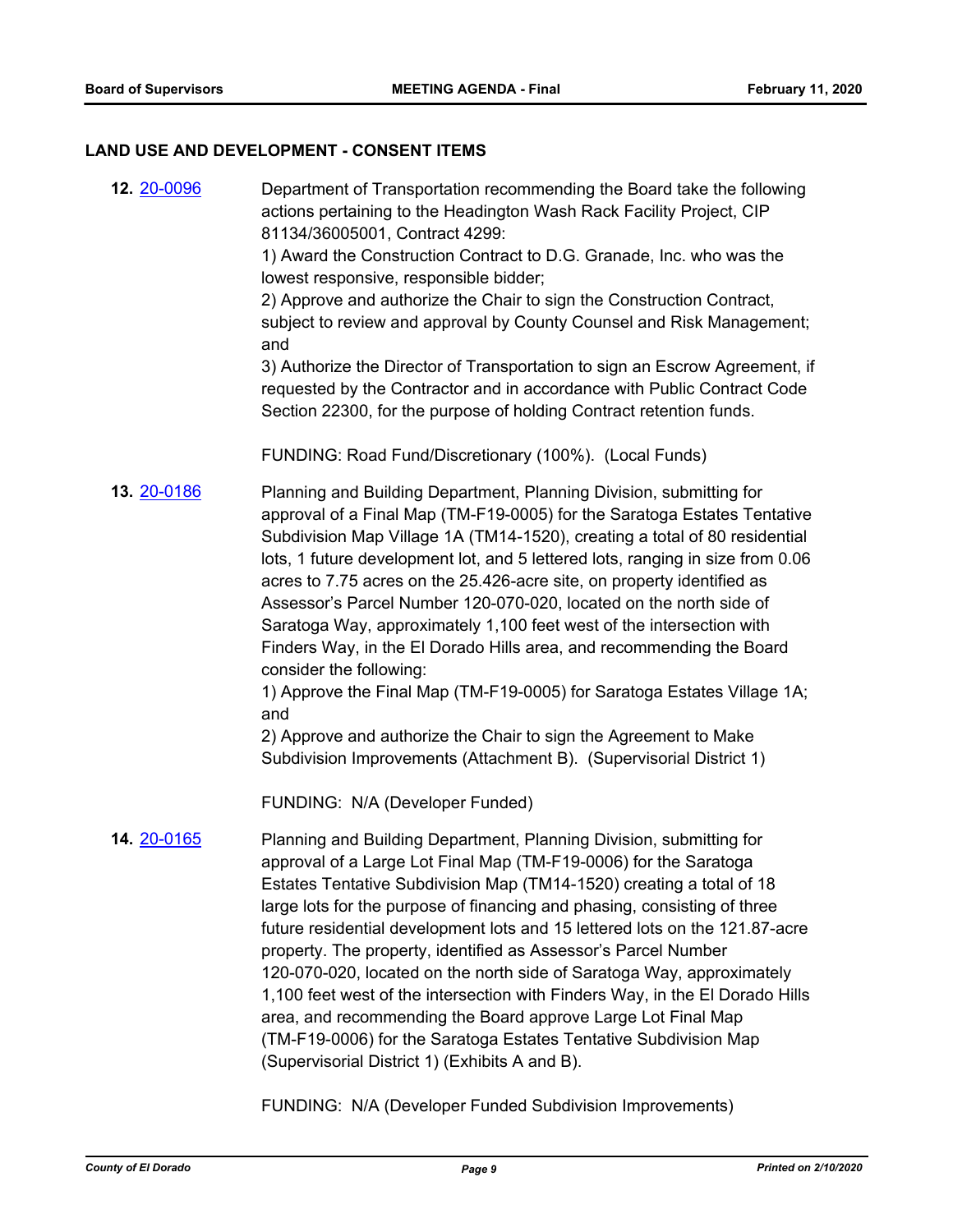Surveyor's Office recommending the Board adopt and authorize the Chair to sign Resolution 019-2020 for Abandonment of Easement 19-0007, to abandon a public utility easement on Lot 22 of Village H, El Dorado Hills, Unit 1, recorded in Book H of Subdivisions at Page 98, identified as Assessor's Parcel Number 123-060-024, within the community of El Dorado Hills, Supervisorial District 1. **15.** [20-0162](http://eldorado.legistar.com/gateway.aspx?m=l&id=/matter.aspx?key=27367)

FUNDING: Application Fees (General Fund).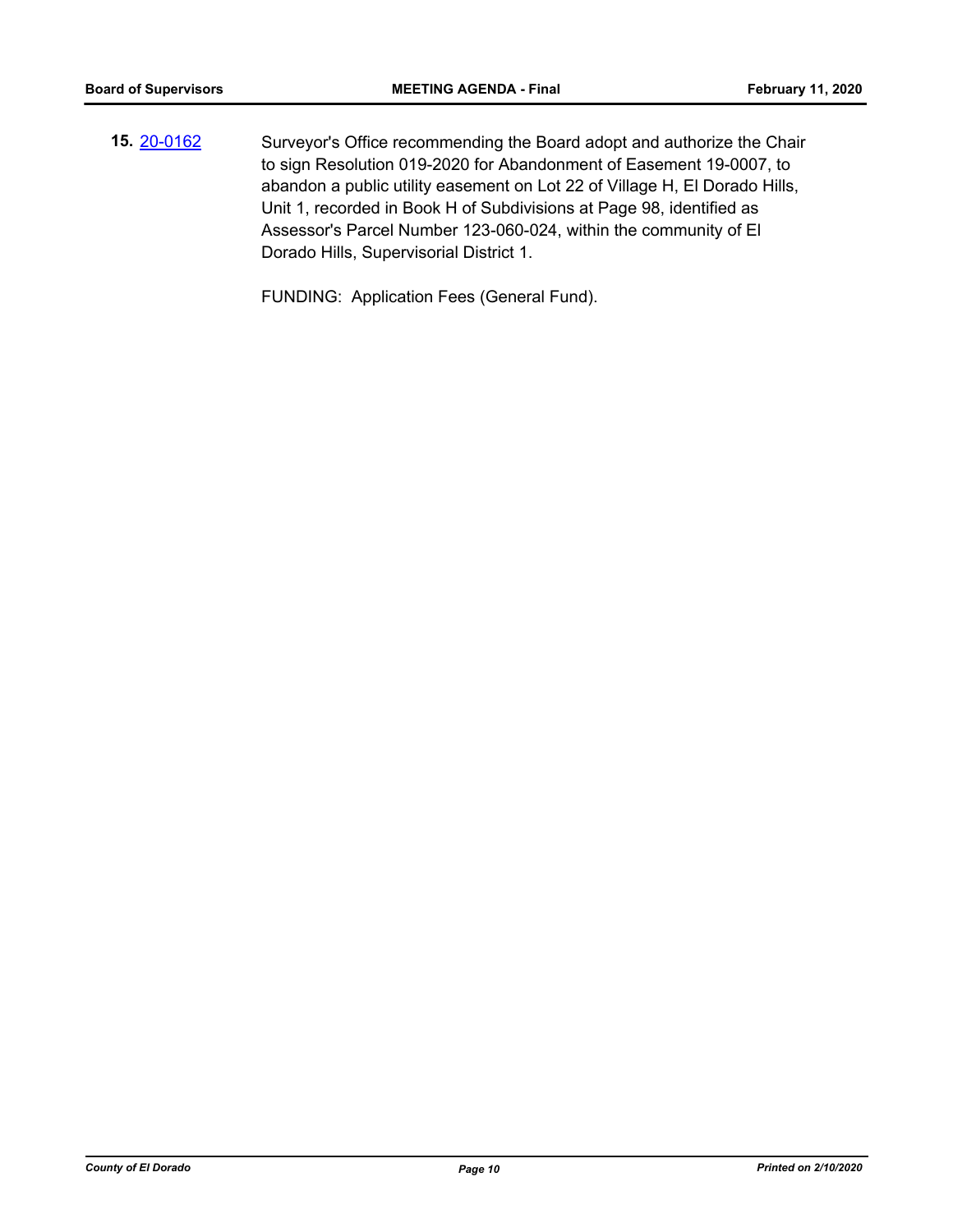## **LAW AND JUSTICE - CONSENT ITEMS**

| 16. 20-0152 | District Attorney recommending the Board:<br>1) Approve the use of Department of Justice Asset Forfeiture Funds to<br>support applicable Law Enforcement related costs in the total amount of<br>\$41,800;<br>2) Approve and authorize the Chair to sign a budget transfer increasing<br>revenue and appropriations within the District Attorney's FY 2019-20<br>budget by \$41,800 (4/5 vote required); and<br>3) Adopt and authorize the Chair to sign Resolution 020-2020 finding that<br>supporting the 2020 "Drug Store Project" provides a valuable public<br>benefit by educating youth about the consequences of substance abuse<br>and authorizing a contribution in the amount of \$2,000 to Tahoe Youth &<br>Family Services to support the project.<br>FUNDING: Department of Justice Asset Forfeiture Funds.                                                          |
|-------------|------------------------------------------------------------------------------------------------------------------------------------------------------------------------------------------------------------------------------------------------------------------------------------------------------------------------------------------------------------------------------------------------------------------------------------------------------------------------------------------------------------------------------------------------------------------------------------------------------------------------------------------------------------------------------------------------------------------------------------------------------------------------------------------------------------------------------------------------------------------------------------|
| 17. 19-1876 | District Attorney recommending the Board:<br>1) Adopt and authorize the Chair to sign Resolution 021-2020 amending<br>the current Authorized Personnel Allocation Resolution for the District<br>Attorney to:<br>a) Delete 1.0 vacant Special Investigator (District Attorney)<br>b) Add 1.0 Investigator (District Attorney)<br>c) Delete 1.0 vacant Executive Assistant - Law & Justice<br>d) Add 1.0 Paralegal I/II allocation; and<br>2) Approve and authorize the Chair to sign a budget transfer modifying the<br>District Attorney's FY 2019-20 operating budget increasing appropriations<br>and revenue, resulting in no financial impact to net county cost (4/5 vote).<br>FUNDING: General Fund, California Governor's Office of Emergency<br>Services Victims of Crime Act Fund, and California Department of<br>Insurance, District Attorney/Public Defender Sub-Fund |

#### **END CONSENT CALENDAR**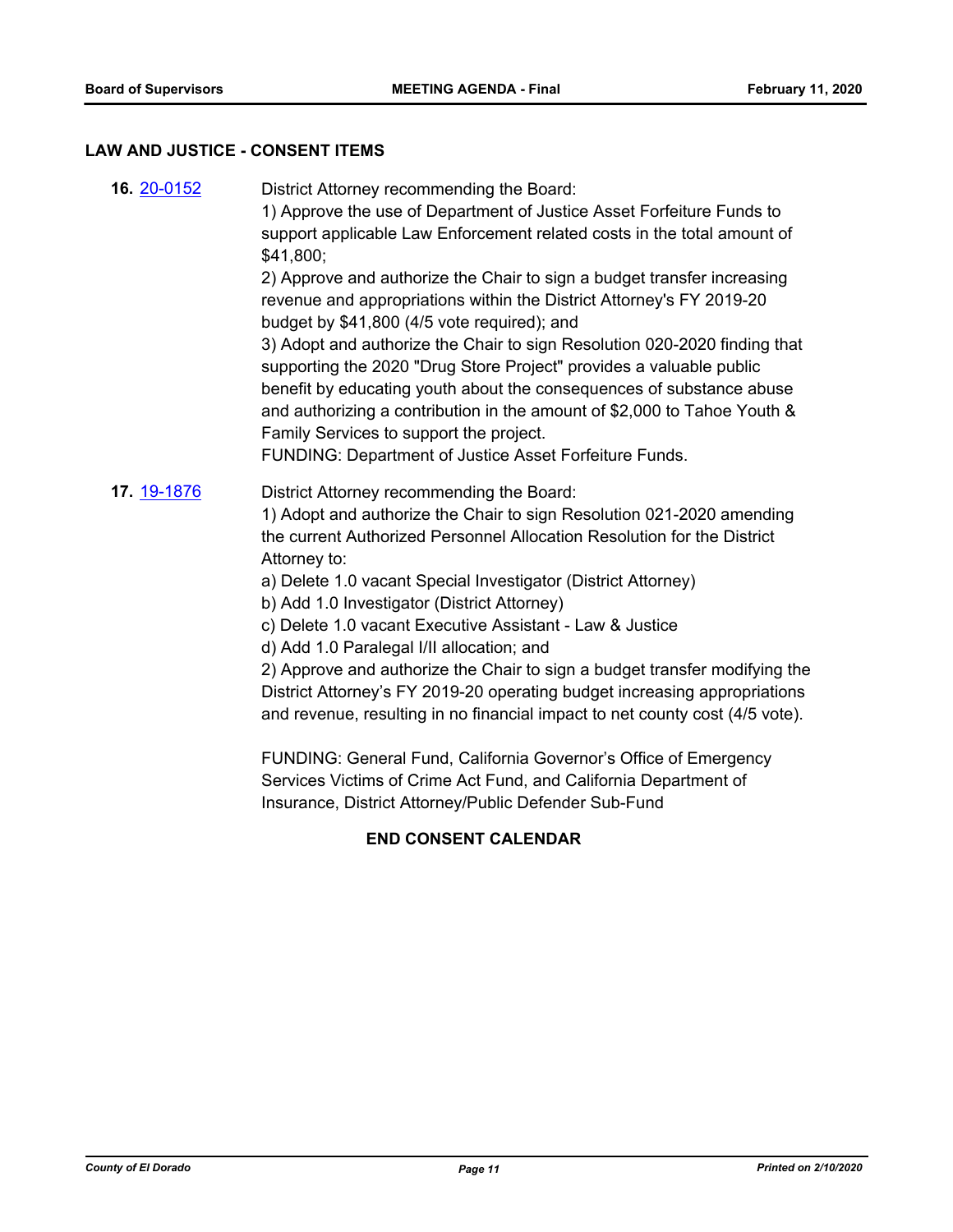# **DEPARTMENT MATTERS (Items in this category may be called at any time)**

| 18. 19-1516 | Department of Transportation recommending the Board take the following<br>actions related to the U.S. 50/Ponderosa Rd/So. Shingle Rd Interchange<br>Improvements Project, CIP 71333:<br>1) Adopt the California Environmental Quality Act (CEQA) and National<br>Environmental Policy Act (NEPA) Initial Study with Proposed Mitigated<br>Negative Declaration/Environmental Assessment with Finding of No<br>Significant Impact (IS/MND/EA/FONSI); and<br>2) Approve Build Alternative 1 as described in the IS/MND/EA/FONSI and<br>revised per the attached Errata Sheet (Exhibit A). (Est. Time: 15 Min.)                                                                                   |
|-------------|------------------------------------------------------------------------------------------------------------------------------------------------------------------------------------------------------------------------------------------------------------------------------------------------------------------------------------------------------------------------------------------------------------------------------------------------------------------------------------------------------------------------------------------------------------------------------------------------------------------------------------------------------------------------------------------------|
|             | FUNDING: El Dorado County TIM Fee Program. The Project may also be<br>eligible for state and federal grant funds.                                                                                                                                                                                                                                                                                                                                                                                                                                                                                                                                                                              |
| 19. 20-0159 | Recorder-Clerk Office recommending the Board consider the following:<br>1) Approve the use of Modernization Special Revenue Funds for<br>reconfiguration construction costs of the Recorder-Clerk Office; and<br>2) Approve and authorize the Chair to sign the attached budget<br>amendment, increasing revenue and appropriations in the Recorder-Clerk<br>Office by \$150,000, increasing revenue and appropriations in the<br>Accumulated Capital Outlay budget in Facilities by \$250,000, and adding<br>a Fixed Asset to the Fixed Asset list for Building and Improvements to the<br>Recorder-Clerk Department. (4/5 vote required to approve budget<br>amendment) (Est. Time: 10 Min.) |
|             | FUNDING: Modernization Special Revenue Trust Funds.                                                                                                                                                                                                                                                                                                                                                                                                                                                                                                                                                                                                                                            |
| 20. 20-0127 | Clerk of the Board recommending the Board appoint a Board member to<br>the El Dorado County Commission for Youth and Families. (Est. Time: 5<br>Min.)                                                                                                                                                                                                                                                                                                                                                                                                                                                                                                                                          |
|             | <b>FUNDING: N/A</b>                                                                                                                                                                                                                                                                                                                                                                                                                                                                                                                                                                                                                                                                            |
| 21. 20-0051 | Chief Administrative Office recommending the Board receive informational<br>presentations from the listed Departments as part of the preparation for the<br>Fiscal Year 2020-21 Budget development process:<br>1) Board of Supervisors/Clerk of the Board;<br>2) Public Defender; and<br>3) Sheriff. (Est. Time: 40 Min.)                                                                                                                                                                                                                                                                                                                                                                      |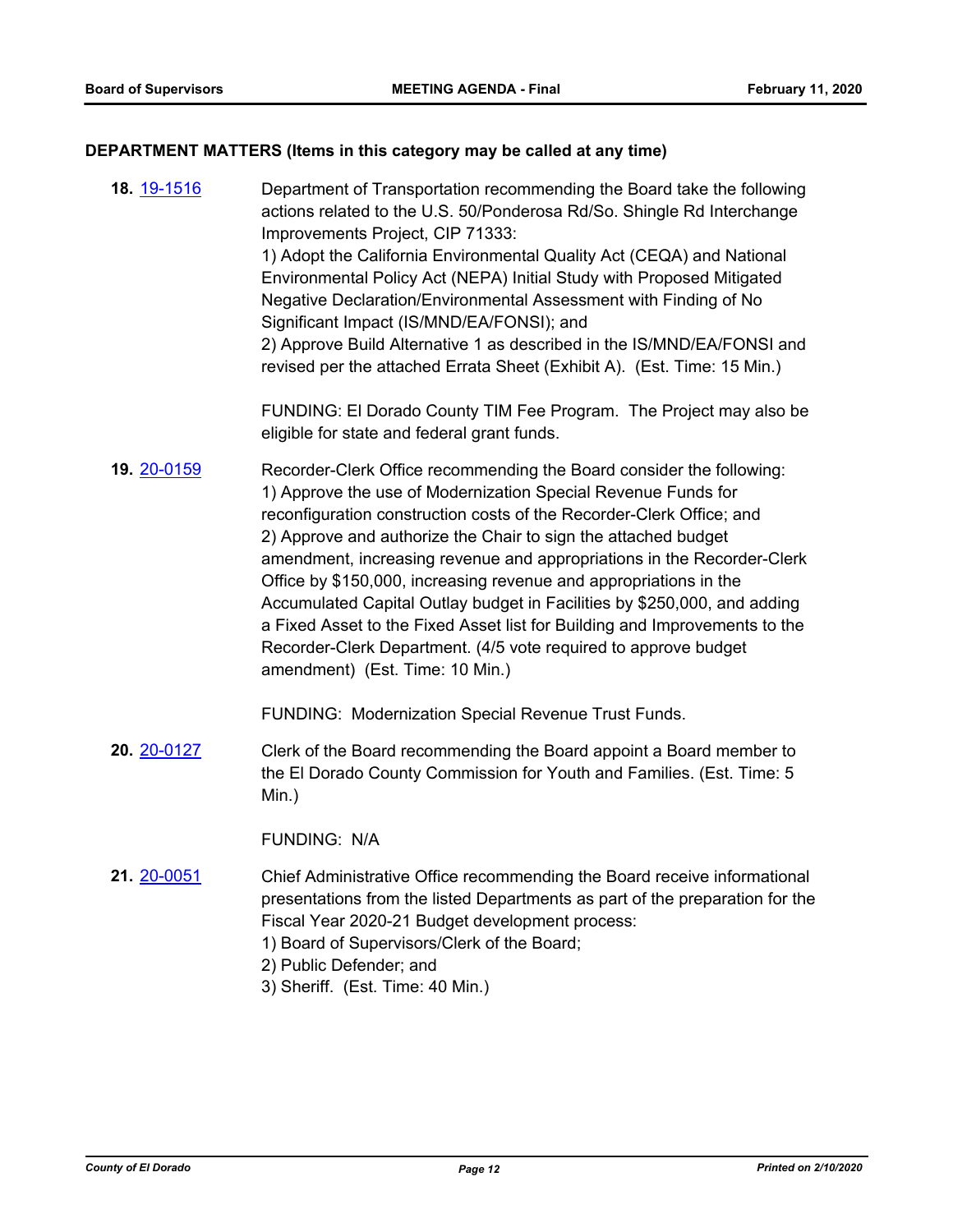#### **10:00 A.M. - TIME ALLOCATION (Items will not be heard prior to the time stated)**

Department of Transportation recommending the Board receive information and provide direction on the draft Public Facilities Financing Plan for the MC&FP Phase II (Attachment A). (Est. Time: 1 Hr.) **22.** [20-0125](http://eldorado.legistar.com/gateway.aspx?m=l&id=/matter.aspx?key=27330)

> FUNDING: Missouri Flat Master Circulation and Financing Plan Phase I Funds

#### **11:00 A.M. - TIME ALLOCATION (Items will not be heard prior to the time stated)**

Department of Transportation recommending the Board discuss the Grant Funding and Local Serving Share of Non-Residential Employment component of the 2020 Major Update to the Traffic Impact Mitigation Fee Program and provide staff and their consultants with input and direction. (Est. Time: 1 Hr.) **23.** [20-0126](http://eldorado.legistar.com/gateway.aspx?m=l&id=/matter.aspx?key=27331)

FUNDING: Traffic Impact Mitigation Fee Program.

#### **1:00 P.M. - TIME ALLOCATION (Items will not be heard prior to the time stated)**

HEARING - To consider a request submitted by Joe Harn appealing the Planning Commission's October 24, 2019 approval of Planned Development PD18-0005/Tentative Subdivision Map TM18-1536/Serrano Village J7 to allow a Development Plan for the proposed subdivision; a Tentative Subdivision Map creating 65 single family residential lots and six landscape lots; and Design Waivers of the El Dorado County Design and Improvement Standard Manual road improvement standards on property identified by Assessor's Parcel Number 123-040-011, consisting of 9.86 acres, in the El Dorado Hills area; and staff recommending the Board take the following actions: 1) Find that the project is Statutorily Exempt pursuant to Section 15182 of **24.** [19-1714](http://eldorado.legistar.com/gateway.aspx?m=l&id=/matter.aspx?key=27038)

the California Environmental Quality Act Guidelines; and 2) Deny the appeal, thereby upholding the Planning Commission's October 24, 2019, approval of Planned Development PD18-0005/Tentative Subdivision Map TM18-1536 based on the Findings (Attachment B) and subject to the Conditions of Approval (Attachment C). (Supervisorial District 1) (Est. Time: 1 Hr.) (Refer: 12/10/19, Item 46) (Cont. 2/4/20, Item 12)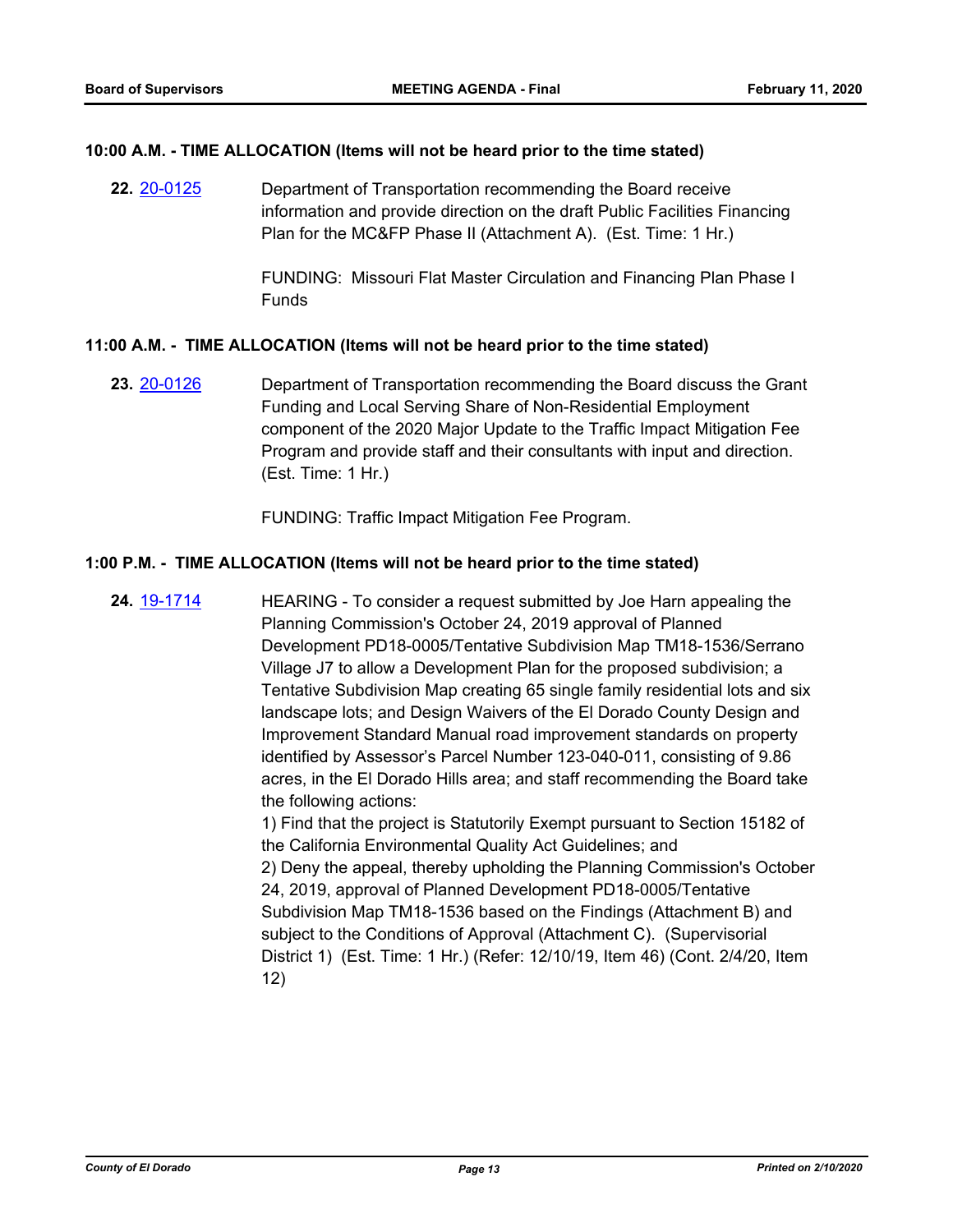#### **2:00 P.M. - TIME ALLOCATION (Items will not be heard prior to the time stated)**

Chief Administrative Office recommending the Board: 1) Receive a presentation from El Dorado County departments receiving funding from the El Dorado - Sacramento Municipal Utility District (SMUD) Cooperation Agreement special revenue fund as requested at the September 10, 2019, (19-1215) SMUD Fund Board Presentation; and 2) Provide direction to staff on the need to return to the Board with an analysis of the impact of any recommended revisions to the current SMUD fund expenditure practices. (Est. Time: 1.5 Hr.) **25.** [20-0192](http://eldorado.legistar.com/gateway.aspx?m=l&id=/matter.aspx?key=27397)

FUNDING: SMUD Funds.

#### **3:00 P.M. - TIME ALLOCATION (Items will not be heard prior to the time stated)**

**26.** [20-0098](http://eldorado.legistar.com/gateway.aspx?m=l&id=/matter.aspx?key=27303)

Chief Administrative Office, EMS and Emergency Preparedness & Response Division, recommending the Board consider the following: 1) Receive and file an update on the implementation of the Vegetation Management and Defensible Space Ordinance; 2) Approve the Introduction (First Reading) of amendments to the Vegetation Management and Defensible Space Ordinance 5119; 3) Waive full reading of the Ordinance, read by title only and Continue to this matter to February 25, 2020 for Final Passage (Second Reading); and 4) Adopt and authorize the Chair to sign Resolution 022-2020 to: a) Establish the job classification specification, salary range, and bargaining unit for the new classification of Defensible Space Inspector I/II; and b) Amend the Personnel Allocation for the Chief Administrative Office

(EMS and Emergency Preparedness & Response Division) to add 1.0 FTE Defensible Space Inspector I/II. (Est. Time: 30 Min.)

FUNDING: General Fund, included in FY 2019-20 Budget.

#### **ITEMS TO/FROM SUPERVISORS**

#### **CAO UPDATE**

#### **ADJOURNMENT**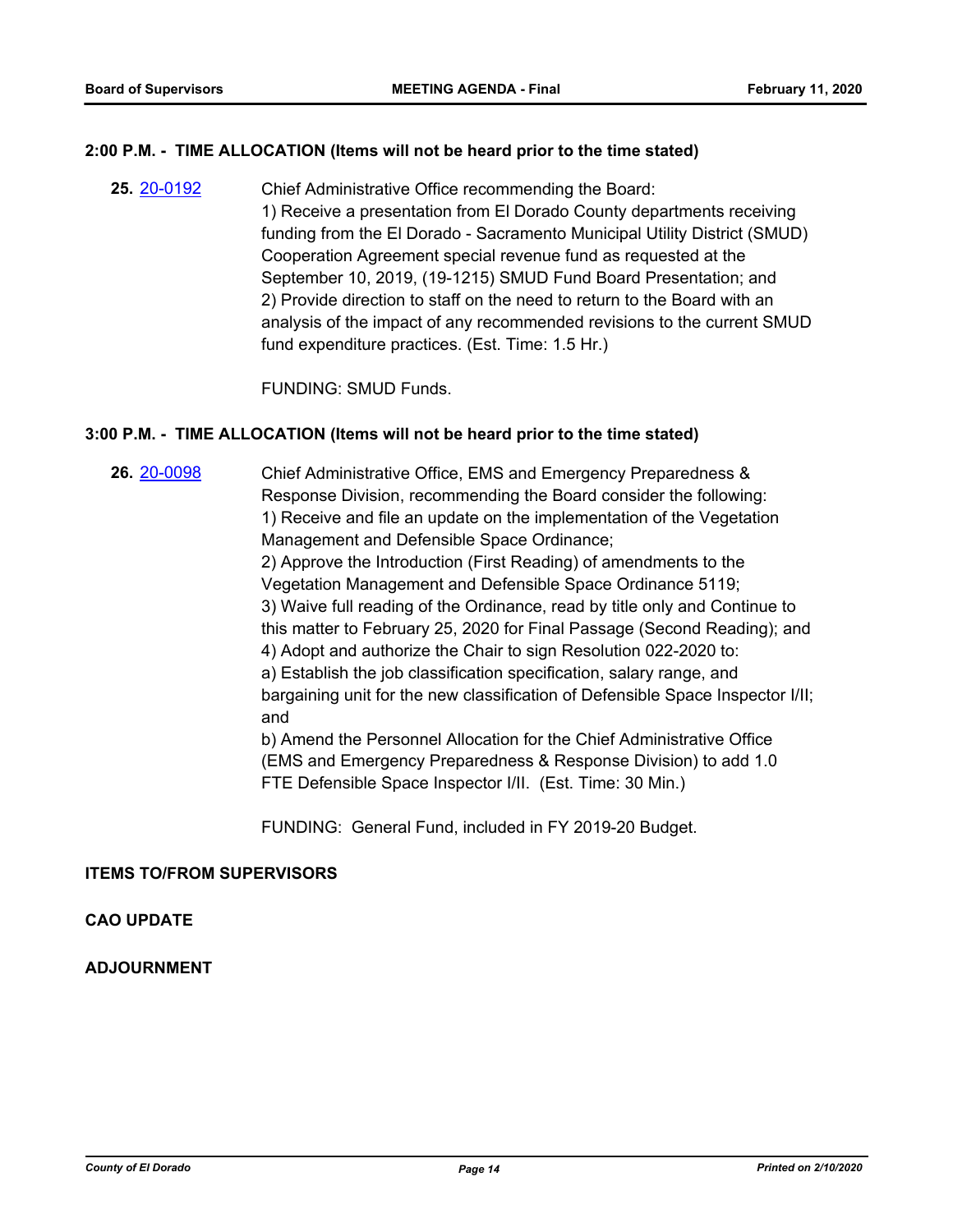### **CLOSED SESSION**

| 27. 20-0214 | Conference with Legal Counsel - Existing Litigation pursuant to<br>Government Code Section 54956.9(d)(1). Title: Natural Resources<br>Defense Council, Inc. v. El Dorado County Natural Resources Defense<br>Council, Inc. v. El Dorado County (El Dorado County Superior Court Case<br>No. PC20190271), Number of potential cases: (1). (Est. Time: 15 Min.)                                                                                                                                     |
|-------------|---------------------------------------------------------------------------------------------------------------------------------------------------------------------------------------------------------------------------------------------------------------------------------------------------------------------------------------------------------------------------------------------------------------------------------------------------------------------------------------------------|
| 28. 20-0218 | Pursuant to Government Code Section 54957.6 - Conference with Labor<br>Negotiator: County Negotiator: Director of Human Resources and/or<br>designee. Employee organizations: Operating Engineers Local No. 3<br>representing employees in the Trades & Crafts Bargaining Unit; El Dorado<br>County Employees' Association representing employees in the<br>Supervisory, Professional, and General Bargaining Units; and El Dorado<br>County Probation Officers Association. (Est. Time: 10 Min.) |
| 29. 20-0183 | Pursuant to Government Code Section 54957- Public Employee<br>Performance Evaluation. Title: Director, Health & Human Services<br>Agency. (Est. Time: 15 Min.)                                                                                                                                                                                                                                                                                                                                    |
| 30. 20-0148 | Pursuant to Government Code Section 54957- Public Employee<br>Performance Evaluation. Title: Registrar of Voters. (Cont. 2/4/2020, Item<br>14) (Est. Time: 15 Min.)                                                                                                                                                                                                                                                                                                                               |